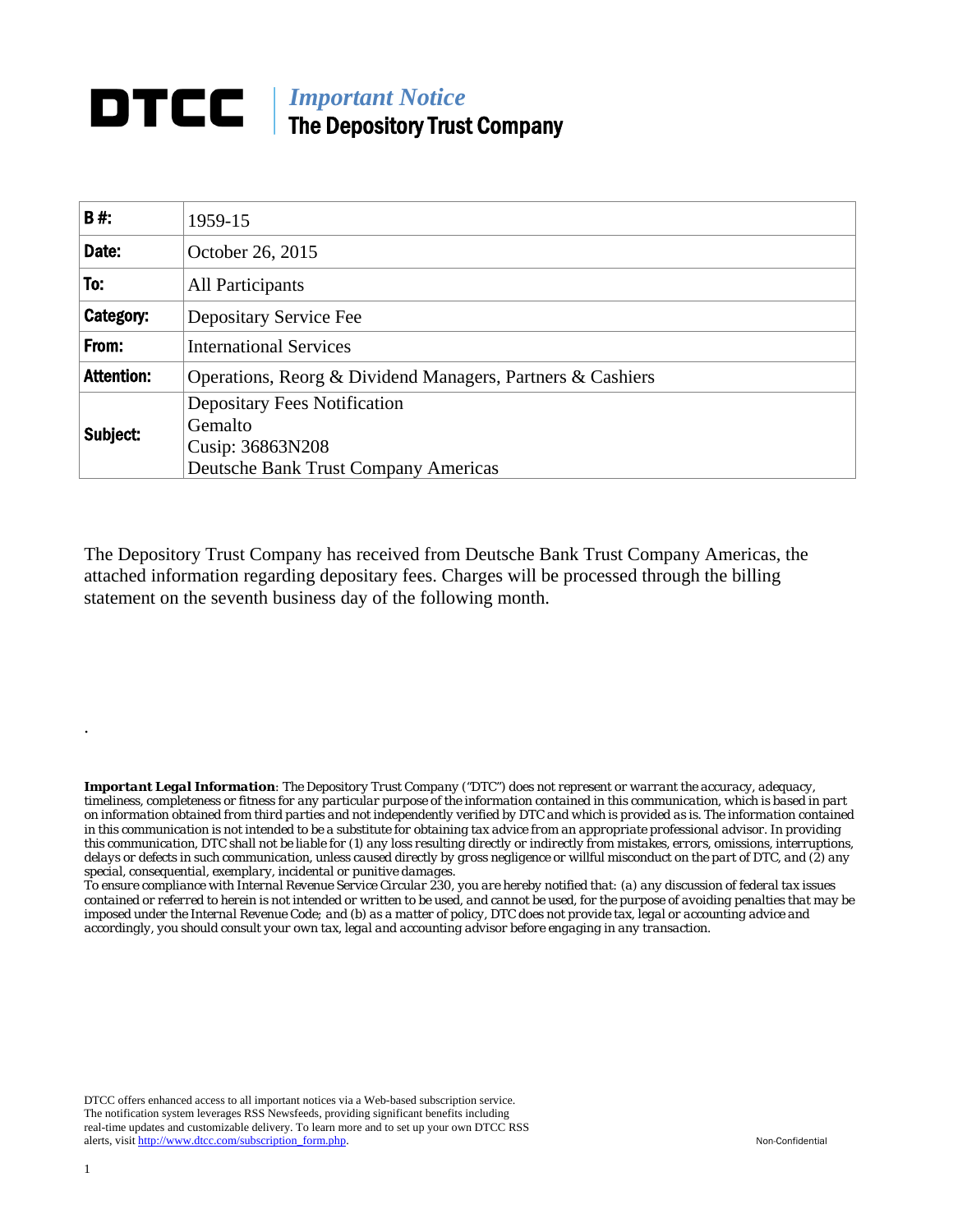Deutsche Bank Trust Company Americas

Institutional Cash & Securities Services Global Transaction Banking

## *DEPOSITARY RECEIPTS*

To: Holders of American Depositary Receipts (ADRs) issued in respect of equity shares of Gemalto NV

> Cusip: 36863N208 ISIN: US36863N2080

Please be advised that pursuant to the provisions of the Deposit Agreement effective as of November 19, 2009 by and among Gemalto NV (the "Company"), Deutsche Bank Trust Company Americas, as depositary (the "Depositary"), and all Holders and Beneficial Owners of American Depositary Shares ("ADSs") evidenced by ADRs issued thereunder, the Depositary is entitled to charge an annual fee of US\$0.003 per ADS for the operation and maintenance costs in administering the ADRs.

Deutsche Bank Trust Company Americas, as Depositary, has established November 2, 2015 as the record date upon which it will assess such charge. In connection therewith, Deutsche Bank Trust Company Americas will instruct The Depository Trust Company (DTC) to debit the accounts of each of their respective participants holding Gemalto NV ADSs (or interests therein) as of the November 2, 2015 record date for the amounts owing in connection herewith.

Deutsche Bank Trust Company Americas As Depositary October 2, 2015